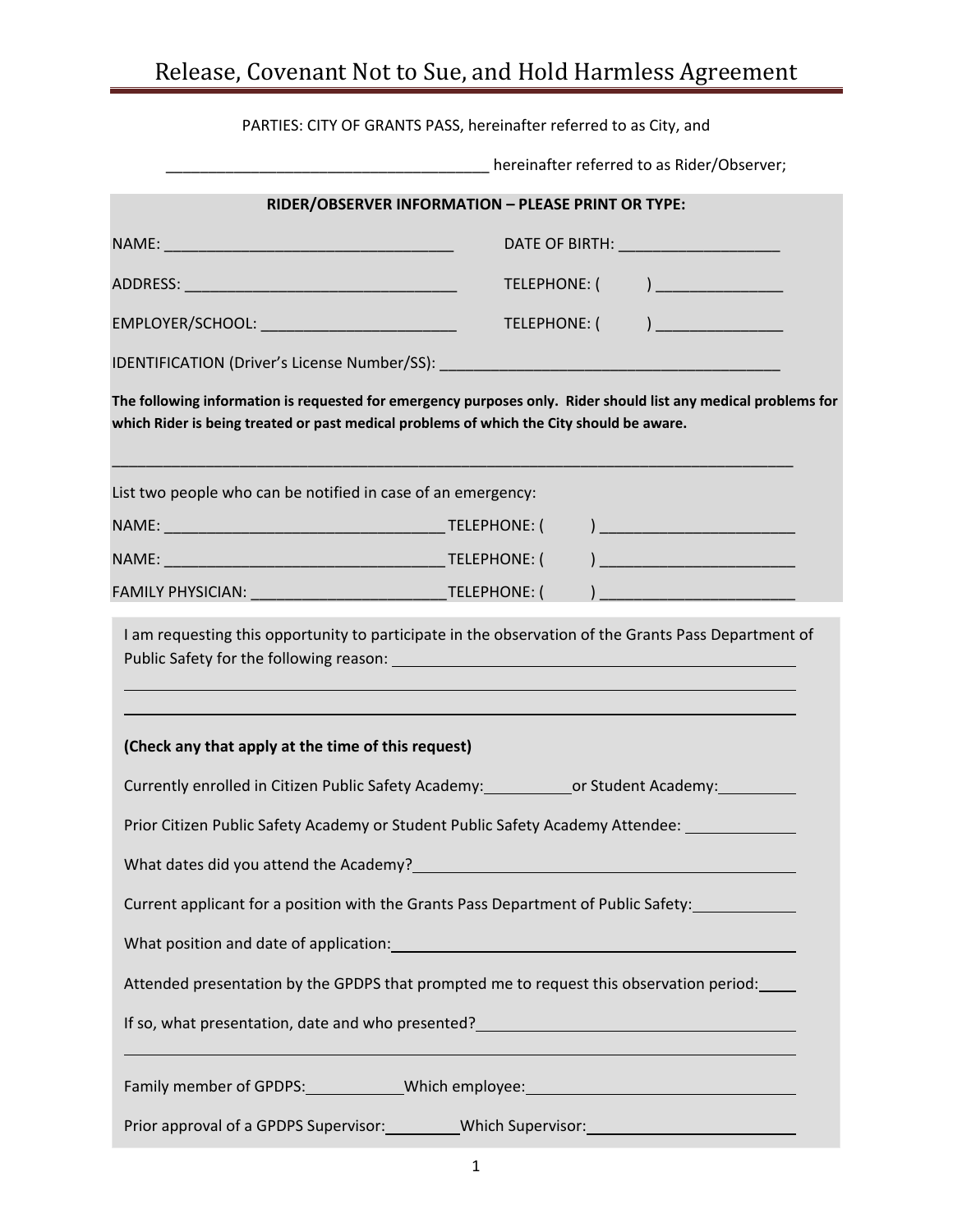## **RECITALS:**

## WHEREAS:

- A. The City is willing to allow the Rider/Observer the opportunity to accompany and ride with a police officer(s) in a police vehicle or fire fighter(s) in a fire vehicle, while in the performance of their duties, for the purpose of observation, said opportunity hereinafter referred to as "ride along."
- B. The City is willing to allow the Observer the opportunity to sit‐in the Dispatch or Records Section to observe dispatchers/records personnel in the performance of their duties, for the purpose of observation, hereinafter referred to as "sit‐in".
- C. The Rider understands and appreciates that there are known and unknown risks which the Rider will be exposed to in a ride along, and Rider does not wish to hold the City of Grants Pass, or any of its officers, employees, agents, or representatives responsible in either a Municipal or personal capacity for any injury, death, disability, or damages to property that may occur as a result of the ride along, regardless of who may be at fault. Rider knows that the risks are too numerous to mention herein, but include without limitation, such things as traffic accidents, the discharge of firearms, fights, brawls, altercations, riots, fire calls, rescue calls, medical calls, hazardous material calls.
- D. The observer understands that while observing they will see and hear information that is confidential in nature, including information on a computer terminal. Disclosure of any information can result in criminal and civil charges being filed against the observer and can result in civil liability for the public safety agency involved. Therefore, in order to protect the confidentiality of the information and to protect the integrity of agreements which the Grants Pass Department of Public Safety has with local, state, and federal agencies the observer agrees that any and all information that they see, hear or discuss while participating in the observation period will not be repeated to anyone without written permission of the Grants Pass Department of Public Safety Director.

NOW, THEREFORE, in consideration of the above and of the mutual covenants contained herein:

- 1. **PERMISSION:** The City agrees to let rider/observer participate in a "ride along" or "sit-in"
- 2. **PARENT OR LEGAL GUARDIAN:** If rider/observer is under 18 years of age, Rider/observer's Parent or Legal Guardian must also sign and agree to the terms of this RELEASE, COVENANT NOT TO SUE AND HOLD HARMLESS AGREEMENT. The parent or Legal Guardian agrees that all provisions referring to rider/observer are to be interpreted as rider/observer and rider/observer's Parent or Legal Guardian.
- 3. **BINDING:** Rider/observer is signing this document with the express intention of binding Rider/observers, Rider/observer's heirs, personal representatives and assigns.
- 4. **INTERPRETATION:** This RELEASE, COVENANT NOT TO SUE, AND HOLD HARMLESS AGREEMENT is to be interpreted in the broadest sense possible in favor of the City of Grants Pass, its officers, employees, agents and representatives shall include but not be limited to death, disability, injury, and property damage.
- 5. **VOLUNTARY AND TRUTHFUL:** Rider/observer is signing this RELEASE, COVENANT NOT TO SUE, AND HOLD HARMLESS AGREEMENT as a voluntary act and deed and acknowledges that the representatives made herein by Rider/observer are true.
- 6. **RELEASE AND INDEMNIFICATION:** Rider/observer does hereby agree to indemnify, release, save, protect, hold harmless, discharge, and covenant not to sue nor to institute any action of law or in equity against, the City of Grants Pass, Oregon, and all of its officers, employees,agents, and representatives, for and from any and all claims, demands, actions, liabilities, judgments, and executions that Rider/observer (or anyone claiming through or under Rider/observer) ever had, now has, or may have in the future, known or unknown, which might or do arise from, are created by, or are a consequence of Rider/observer's